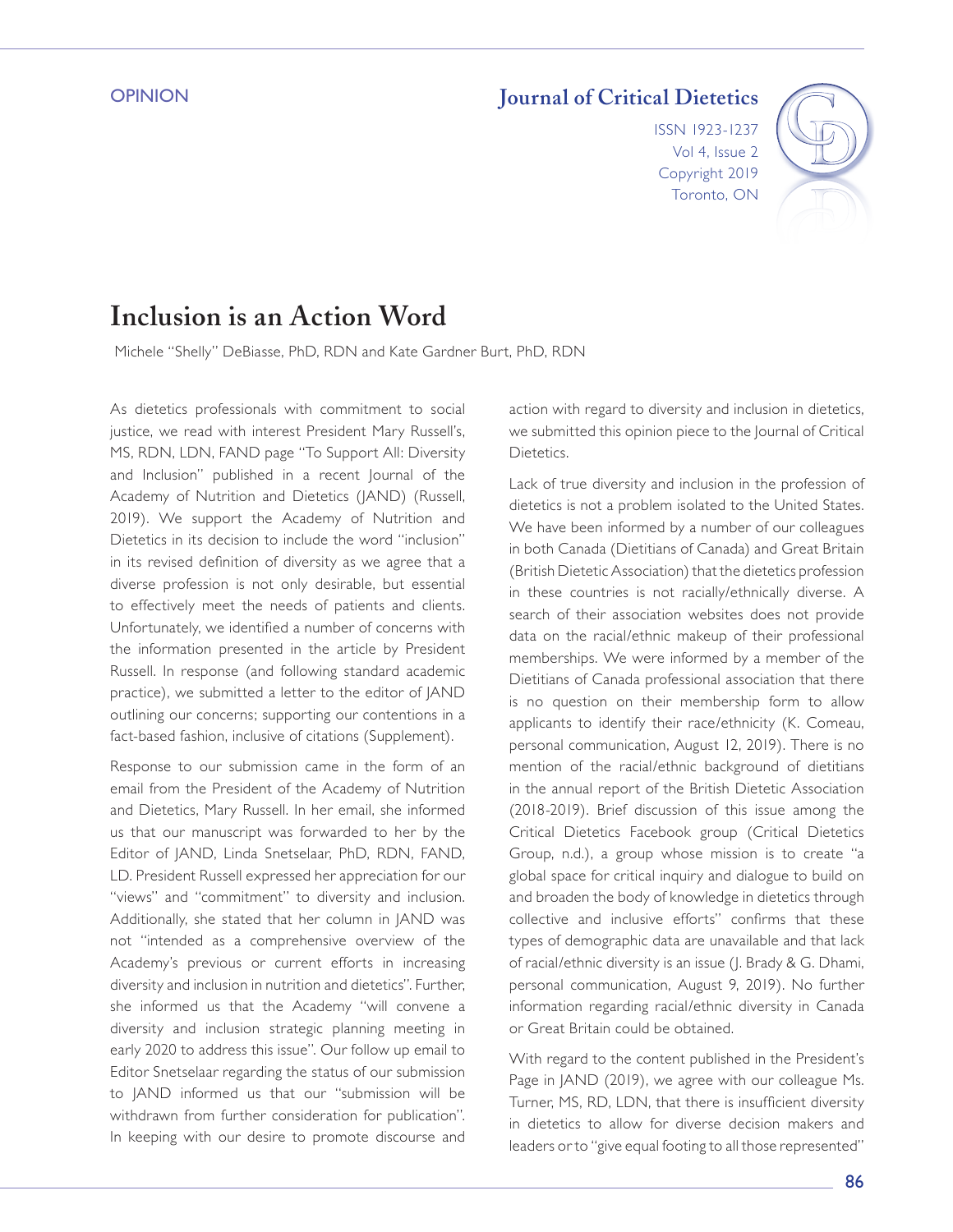(Russell, 2019, p. 543). But, we believe the statement: "The Academy is diverse in that it welcomes membership without discrimination" (Russell, 2019, p. 543) is incorrect. Additionally, we argue that the Academy's insertion of the term "inclusion" into their diversity statement without strategies to operationalize inclusion amounts to tokenism rather than effort to improve diversity and inclusion in dietetics. To be diverse, it is not enough for a group to welcome membership without discrimination; it must be comprised of members who represent the range of human differences (Ferris State University, nd). The Academy's own membership statistics (presented below) are contrary to the assertion by President Russell that the dietetics profession in the United States (US) is diverse.

President Russell reports in her article that the Academy has prioritized diversity "since at least the early 1980s" (Russell, 2019, p. 543). Although this may be true, the Academy's own data suggest that efforts the Academy has adopted to date to improve diversity in the profession have been ineffective. In 2013, data on the racial/ethnic breakdown of RDNs in the US show RDNs identifying as black comprising 2.7% and Hispanic comprising 2.9%. The 2018 data show little change (2.5% and 3.3% respectively) (Stein, 2017). To compound the problem, the data from ACEND regarding the racial/ ethnic makeup of students in dietetics programs shows a DECLINE in representation among both black and Hispanic people from 1998 to 2016 (ACEND, n.d.). The initiatives undertaken by the Academy have not effectively increased the racial/ethnic diversity of its membership. Therefore, we suggest that the Academy's plans to continue with current programs is not enough. We argue that new initiatives should be developed and adopted, and their impact evaluated so that true change in diversity can be realized.

Moreover, we disagree with President Russell's statement regarding how addition of the word "inclusion" translates into the Academy's revised statement. Equal representation within the Academy's membership is not true inclusion. Inclusion is an active process in which voices and perspectives of diverse members are heard and respected. It does not mean "encouraging diverse individuals into the profession and continued involvement" (Russell, 2019, p. 543). We support Dr. Judith C. Rodriquez's, RDN, LDN, FADA, FAND statement about the positive impact a diverse group of practitioners can have on the profession, and

the essentiality of that group to provide the best care to patients and clients. We argue that the Academy needs to initiate programs that actively create space within the profession for racially/ethnically diverse professionals to not only "see themselves" in the profession's membership, but also know that they are both welcome and vital to the profession's success.

We encourage the Academy to spend the time and resources needed to critically evaluate the effectiveness (or lack thereof) of its current diversity initiatives and programs. As a starting point, we suggest the Academy survey its membership who identify as persons of color to ask them if they feel included in the profession, and use this data as a roadmap to guide future programs and initiatives. In addition, we would welcome the Academy create a space for conversation about race, diversity, inclusion and equity at Academy-sponsored events. Although we support the Academy's creation of a committee on diversity, we suggest additional financial and organizational support of this committee to allow for data collection and analyses (with publication of the results) on how the Academy's current efforts are impacting diversity. Should data reflect minimal positive return on efforts (as appears the case from a cursory review), we believe the committee should re-evaluate and restructure its efforts to prevent continuation of programs that are not effective rather than staying the course to preserve the appearance of a commitment to diversity and inclusion.

We hope that this publication will spur the Academy to discontinue programs that are not improving diversity and use resources saved to create new programs that have the potential to effect real change. In addition to our suggestions outlined above, we offer additional suggestions such as the development of pipeline programs, encouragement of holistic admissions processes, subsidizing supervised practice programs, offering loan repayment, and providing credit for prior learning (Burt, 2019). In sum, inclusion is an action word. And immediate and sustained action is needed to improve diversity and inclusion in dietetics.